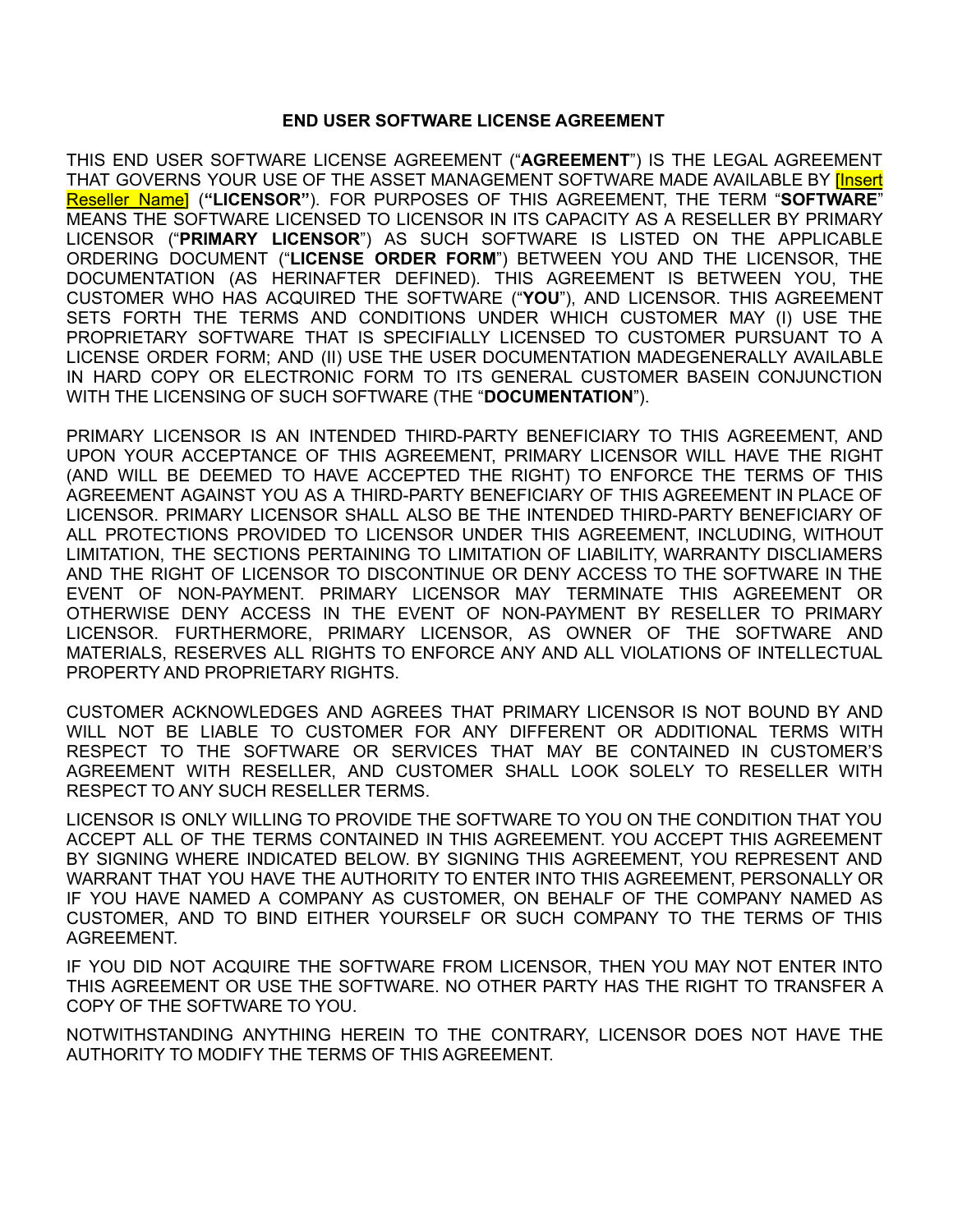#### **1. LICENSE ORDER FORM.**

Prior to your download of the Software, You and the Licensor entered into a License Order Form that sets out certain additional terms and conditions relating to your license of theSoftware.

1.1. **Software**. The Software consists of (a) certain components that are designated by Primary Licensor, as server software ("**Server Software**") that permit you to manage creative asset files stored on the one or more internal serversfor which you have purchased a license (each, a "**Server**"), and (b) certain client-side plug-in and extension utility components that permit the number of your internal employees for whom you have purchased a use license concurrently to access and use the ServerSoftware and the files stored on the Server ("**Client Software**"). The Server Software and the Client Software are collectively referred toherein as the "**Software**". Depending on the specific set of Software components for which you have paid the corresponding license fees, certain components may not be available to You in your Software installation and are not covered by the licenses granted in this Agreement.In the event there is a change in your systems or hardware that requires the issuance of new licenses for the Software, no such licenses shall be issued unless you are currently have an active, fully-paid maintenance and support plan in effect for the Software.

1.2. **Server Software.** Subject to the terms and conditions of this Agreement, Licensor grants you a subscription-based, fixed term, worldwide, nonexclusive, royalty free (upon full payment of subscription fees), revocable and nontransferable license during the term set forth on the License Order Form, to (a) install and execute, in each case on the Server in your possession, one (1)copy of the Server Software for which you have paid the corresponding license fees, in executable object code form solely in accordance with the Documentation and solely to establish and use (and for all software products other than Xinet on an internal basis and by the number of concurrent users for whom you have paid the corresponding license fees), one or more volumes of creative

asset files to be stored on your Licensor Server and (b) to make one (1) copy of the Server Software for which you have paid the corresponding license fees, solely for backup or archival purposes. The subscription license will expire upon expiration of the term set forth in the License Order Form unless and until it is renewed as per the terms and conditions of renewal set forth in the License Order Form.

#### **1.3. Client Software.**

1.3.1 **Subscription Grant.** The following applies if you have purchased subscription licenses. Subject to the terms and conditions of this Agreement, Licensor, grants you a subscription- based, fixed term, worldwide, nonexclusive, royalty free (upon full payment of subscription fees), revocable and nontransferable license during the term set forth on the License Order Form, to make a reasonable number of copies of the Client Software and to install and execute such copies of the Client Software on end-user computers in your possession, in each case solely in executable object code form and in accordance with the Documentation, solely for your internal business purposes, and to enable the number of concurrent users for whom you have paid the corresponding license fees to access and use the Server and upload and download files from the Server. The subscription license will expire upon expiration of the term set forth in the License OrderForm unless and until it is renewed as per the terms and conditions of renewal set forth in the License Order Form.

1.3.2 **Perpetual License Grant.** The following applies if you have purchased perpetual licenses. Subject to the terms and conditions of this Agreement and upon full payment of all license fees, Licensor grants you a perpetual, worldwide, nonexclusive, nontransferable royalty free license to make a reasonable number of copies of the Client Software and to install and execute the Software and to install and execute such copies of the Client Software on end-user computers in your possession, in each case solely in executable object code form and in accordance with the Documentation, solely for your internal business purposes, and to enable the number of concurrent users for whom you have paid the corresponding license fees to access and use the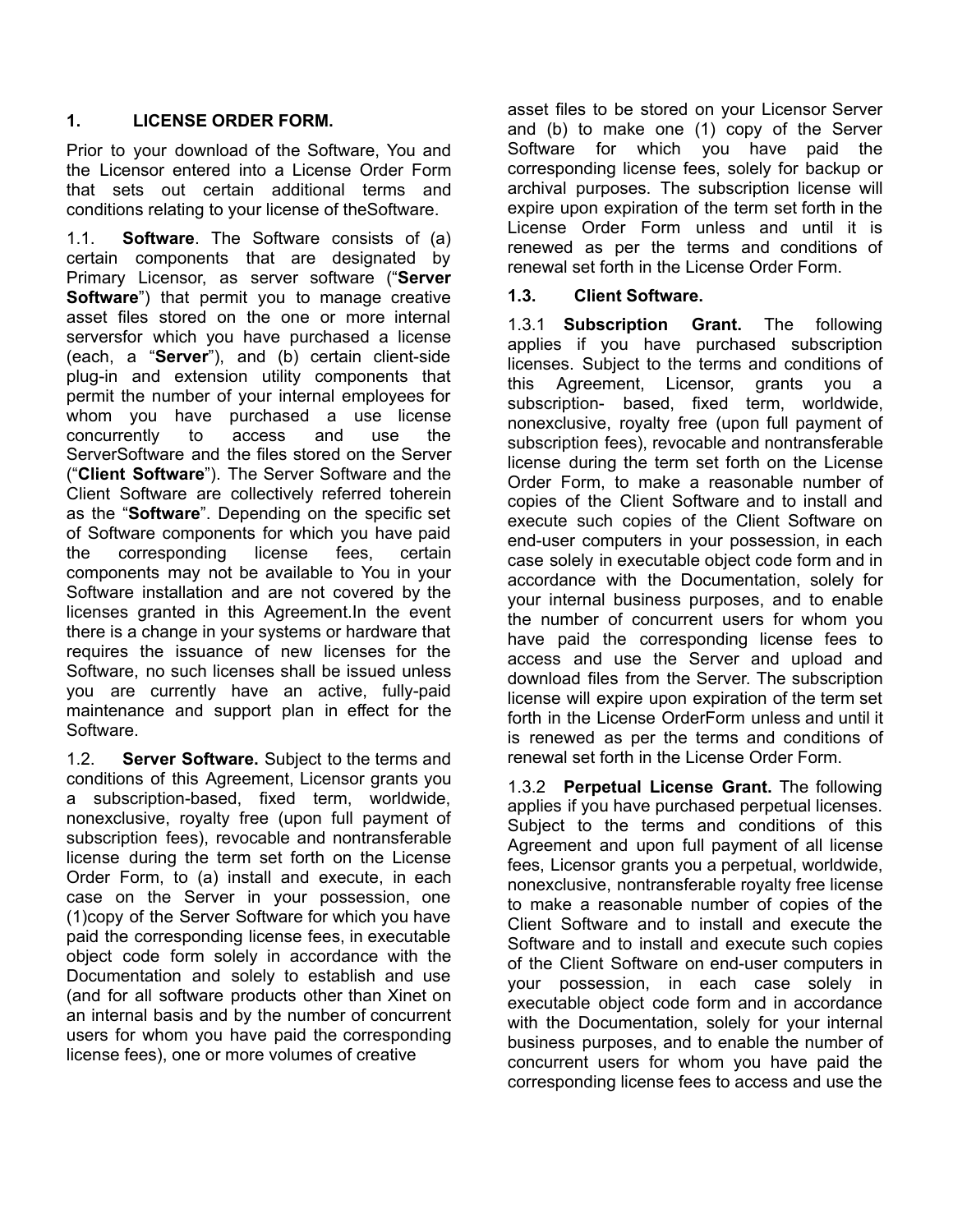Server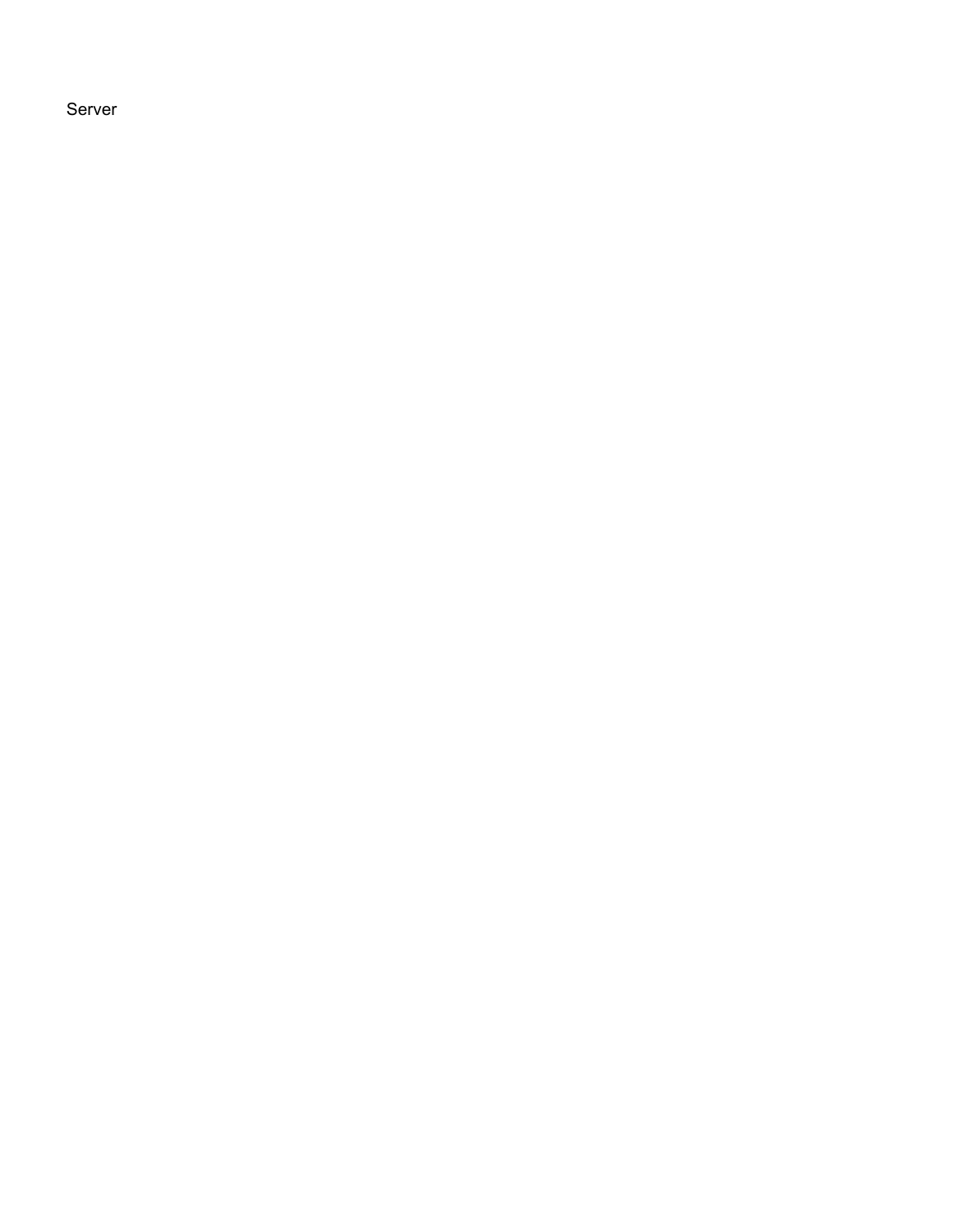and upload and download files from the Server.

### **1.4. Software Users**

1.4.1. Software Use**.** You are considered a Software User hereunder. For clarity, a third party will be deemed to be a User if it has any access to the Software or has any of its files stored on the Server. Unless otherwise agreed in writing between you and Licensor, you shall be limited to no more than the number of Users set out in the License Order Form.

You will be solely responsible for each User's use of the Software and any services provided by you to any User. Licensor and its suppliers make no warranty, and have no obligation to provide support or other services to any User. You will defend and indemnify Licensor and its suppliers from any claims or liabilities arising from or related to any User to whom you provide access to the Software. You must enter into transactions with each User on your own account and not on behalf of Licensor. Without limiting any other rights or remedies it may have under this Agreement or under applicable laws, in the event Licensor determines, in its reasonable discretion, that you may be in breach of the restrictions contained in this Agreement (including without limitation, those contained in this Section  $1.4$ ), Licensor shall have the right, upon 10 days prior written notice to you, to suspend or terminate the rights of any or all Users hereunder, in whole or in part. Upon receipt of any such notice and expiration of such 10-day period, you shall immediately suspend or terminate (as applicable) all access to the Software and the Server for any such Users.

### **2. RESTRICTIONS ON USE.**

You acknowledge, and will notify each User, that the Software and its structure, organization, and source code constitute valuable trade secrets of Primary Licensor, Licensor and its suppliers. In no event shall You disassemble, decompile, or reverse engineer the Software or Confidential Information (as defined in Section 6) or permit others to do so.Disassembling, decompiling and reverse engineering include, without limitation: (i) converting the Software from a machinereadable form into a human-readable form; (ii)

disassembling or decompiling the Software by using any means or methods to translate machine-dependent or machine-independent object code into the original human-readable source code or any approximation thereof; (iii) examining the machine- readable object code that controls the Software's operation and creating the original source code or any approximation thereof by, for example, studying the Software's behavior in response to a variety of inputs; or (iv) performing any other activity related to the Software that could be construed to be reverse engineering, disassembling, or decompiling. To the extent any such activity may be permitted pursuant to written agreement, the results thereof will be deemed Confidential Information subject to the requirements of this Agreement. You may use Licensor's Confidential Information solely in connection with the Software and pursuant to the terms of this Agreement Furthermore, except as permitted in Section 1.4, you shall not sublicense, lease, rent, loan, or otherwise transfer the Software to any third party, or otherwise use or copy the Software except as expressly allowed under Section 1.

#### **3. DELIVERY, ACCEPTANCE AND VERIFICATION.**

3.1. **Delivery.** The Software is licensed and not sold, and the nonexclusive license set forth in this Agreement is not a sale of the Software or any copy. Title to the media on which the Software is recorded will transfer to you upon the delivery to you of such media, and the Software shall be deemed irrevocably and unconditionally accepted upon such delivery. Title to the Software always remains with Primary Licensor. The entity from which you purchasedthe Software shall deliver and install the Software. For purposes of this Agreement, delivery will be deemed complete when the entityfrom which you purchased the Software physically delivers, or causes a third party todeliver, the Software to you. Licensor, the entity from whom you purchased the Software, or a third party will provide you with a license key that is required to activate and use the Software. The license key will be provided via email or other likemethod at Licensor's discretion. The license key is used to ensure that the Software operates in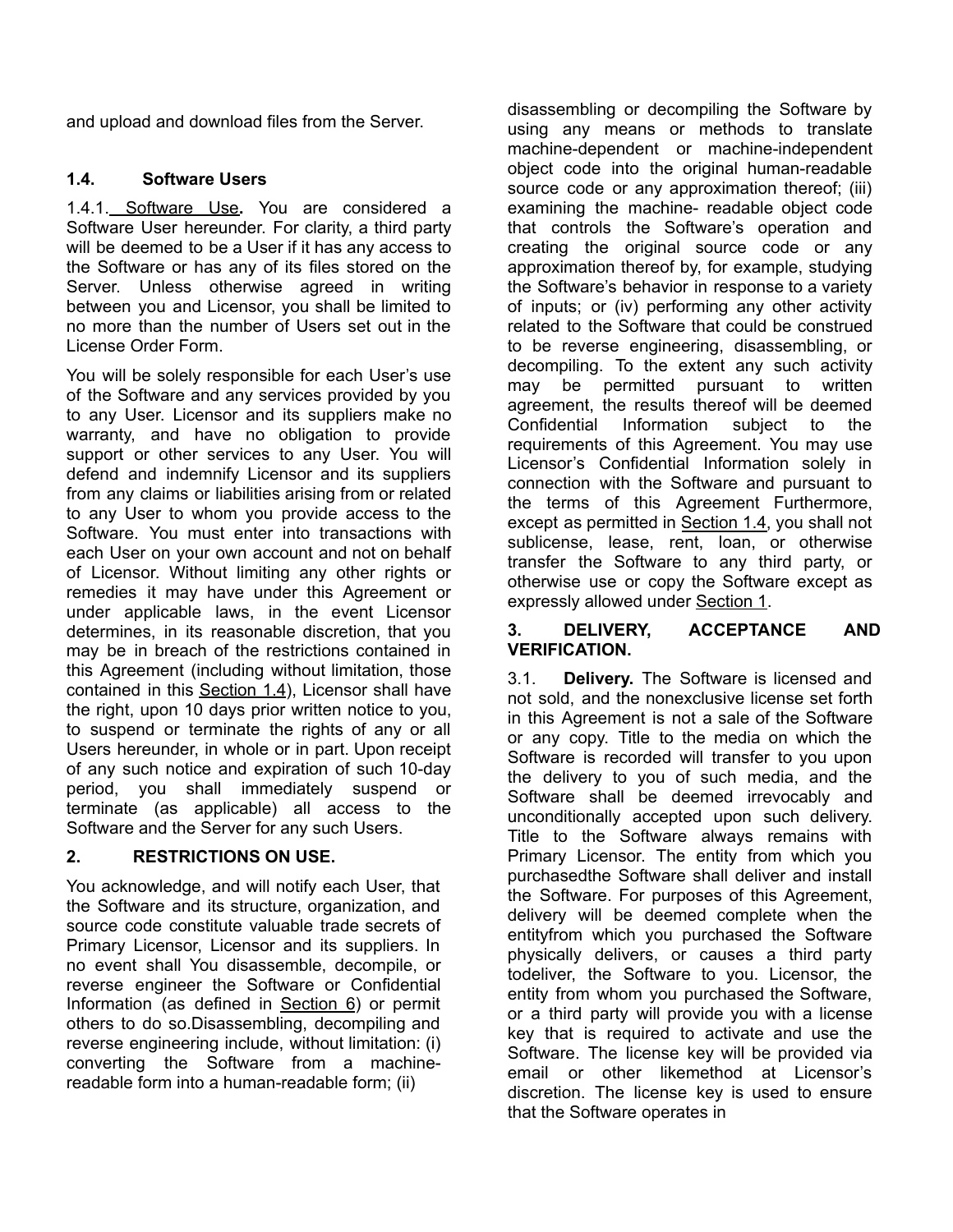accordance with the license granted to you in this Agreement. As such, the Software may contain time-out devices, counter devices, or other similar devices intended to prevent the Software from being used beyond the bounds of the license. You consent to such activity and agree not to disable, attempt to disable, or tamper with the license key system or any other such license enforcement technology.

3.2. **Archival and Backup Copies**. Subject to the restrictions set forth herein, you may make a reasonable number of copies of the Master Copy solely for archival purposes and backup use in accordance with your standard backup processes in emergency situations.

3.3. **Marking.** You shall not delete any copyright notices, proprietary legends, any trademark and service mark attributions, any patent markings, and other indicia of ownership and confidential markings on all copies of the Software and any other materials provided to You, in the content and format contained on the Master Copy and such materials. You shall pay all duplication anddistribution costs incurred by you in making copiesof the Software and shall also pay all custom duties and fees if applicable. Subject only to the license granted herein, all copies of the Software and any other materials provided to you are the property of Primary Licensor, Licensor or their respective third-party licensors from whom Licensor has obtainedmarketing rights.

3.4. **Records**. You shall keep and maintain complete and accurate records of each copy of the Software including any and all pertinent usage information. you shall, upon Primary Licensor or Licensor'srequest, provide reports specifying the cumulative total of copies, and all other reasonably pertinent usage information. All reports are to be delivered within thirty (30) days of such request.

3.5. **Verification.** During the Term (asdefined below) of this Agreement and for a periodof two (2) years following any termination or expiration of this Agreement, You shall maintain written records related to the use of the Software by you, as reasonably necessary to verify compliance with the licensing and usage terms of

this Agreement. Such records will be kept in accordance with your records retention policy and records retention schedule applicable thereto. Not more than once annually, and with notice of not less than twenty (20) business days, Licensor may (or may engage a third-party, which will be subject to a confidentiality obligation), to verify compliance ("**Verification**"). Verification will take place during normal business hours and in a manner that does not interfere unreasonably with your operations. At Licensor's option, Licensor may request, and you hereby agree to complete, a self-audit questionnaire relating to your usage under the rights granted by Licensor to you in this Agreement. If Verification or self-audit reveals unlicensed use of the Software, you agree to compensate Licensor for such usage. All costs of the Verification will be borne by Licensor unless unlicensed usage of 5% or more is found ("**Material Unlicensed Usage**".) If Material Unlicensed Usage is found during Verification, you shall reimburse Licensor for the actual costs associated with performance of the Verification. Licensor and any third-party involved in the Verification will use the information obtained in compliance review only to enforce Licensor's rights and to determine your compliance with the terms of the licenses granted in this Agreement. By invoking the rights and procedures described in this Section 3.5, Licensor does not waive its rights to enforce other terms of this Agreement, including, but not limited to, any intellectual property rights by other means as permitted by law.

### **4. AFFILIATES AND THIRD PARTIES.**

At the direction and sole discretion of Primary Licensor and/or Licensor, affiliates of Primary Licensor or Licensor (the "**Affiliates**")may perform certain tasks related to Licensor's obligations and rights under the License Order Form and this Agreement, including, but not limited to, invoicing, payment, technical support, project management and/or sales support. Youhereby consent to the Affiliates' role. Youfurther agree and acknowledge that Licensor and you are the only parties to this Agreement, and thatany action taken by Affiliates in connection with the performance of Licensor's obligations under the License Order Form and this Agreement will not give rise to any cause of action against the Affiliates, regardless of the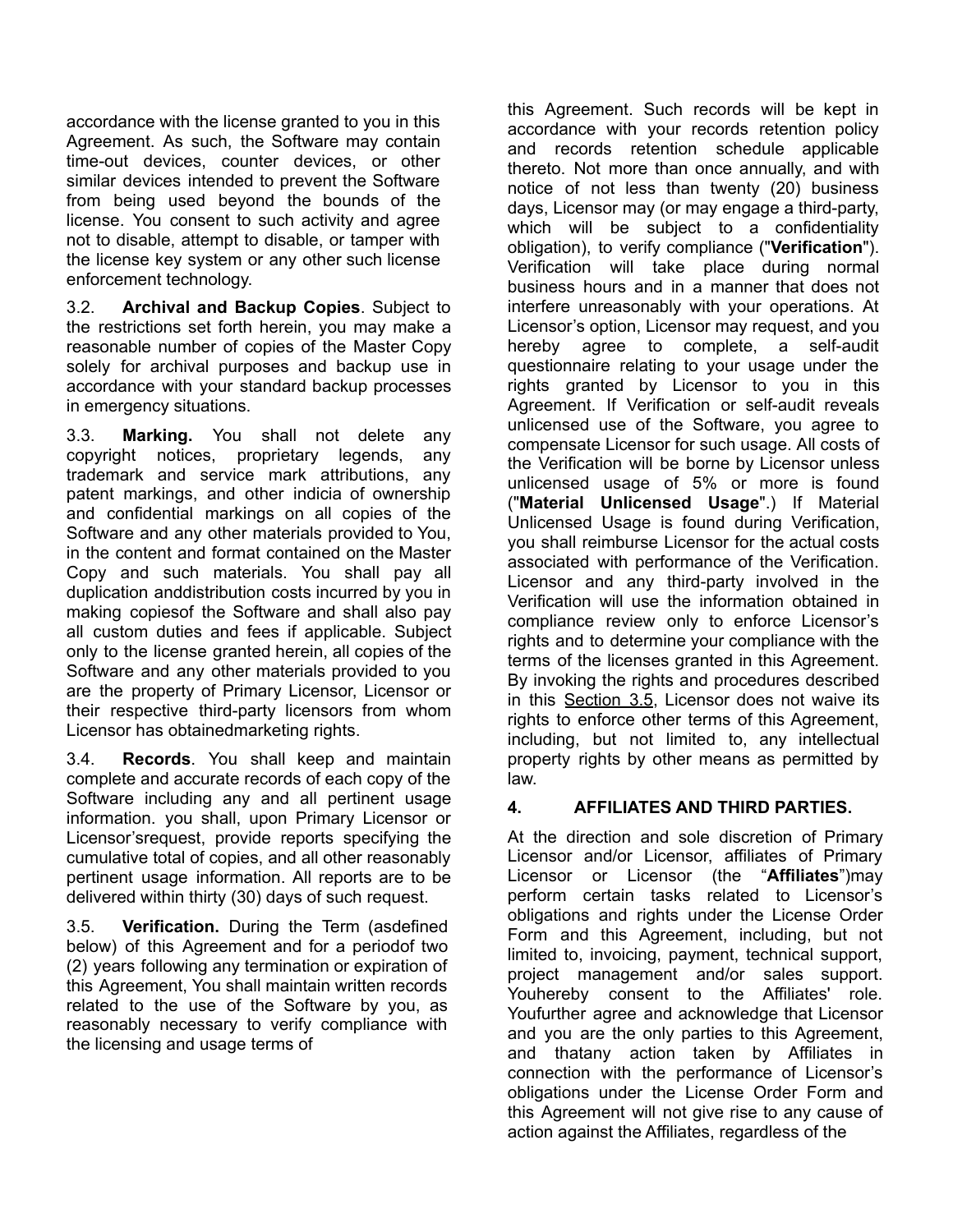theory of recovery. Each party shall at all times retainfull responsibility for its Affiliates' compliance with the applicable terms and conditions of this Agreement. Licensor will have the right to use third parties, including offshore entities who employ foreign nationals, as well as employees and contractors of Licensor Affiliates and subsidiaries, who may also be foreign nationals (collectively, "**Subcontractors**") in the performance of its obligations hereunder and, for purposes of this Agreement, all references to Licensor or its employees will be deemed to include such Subcontractors. Licensor will have the right to disclose your Confidential Information to such third parties provided such third parties are subject to confidentiality obligations similar to those between you and Licensor.

### **5. OWNERSHIP**

5.1. **Reservation of Rights**. By signing this Agreement and/or downloading or using the Software, you irrevocably acknowledge that, subject to the licenses granted herein, you have no ownership interest in the Software or materials provided to you. Primary Licensor owns all right, title, and interest in such Software or materials, subject to any limitations associated with intellectual property rights of third parties.Primary Licensor and Licensor reserve all rights not specifically grantedherein.

5.2. **Marks and Publicity**. Primary Licensor and Customer trademarks, trade names, service marks, and logos, whether or not registered ("Marks"), will be the sole and exclusive property of the respective owning party, whom owns all right, title and interest therein. Licensor may, with your prior approval which may be withheld in your sole discretion: (i) use Your name and/or logo within product literature, press release(s), social media, and other marketing materials; (ii) quote your statements in one or more press releases; and/or

(iii) make such other use of your name and/or logo as may be agreed between the parties. Additionally, Licensor may, with your prior approval which may be withheld in your sole discretion, include your name and/or logo within its list of customers for general promotional purposes. Licensor shall comply with your trademark use guidelines when they are communicated to Licensor in writing and if you agree in writing that

Licensor may use your Marks, Licensor will use your Marks in a manner approved by you. Neither party grants to the other any title, interest or other right in any Marks except as provided in this Section 5.

## **6. CONFIDENTIALITY**

6.1. **Definition**. All information which is defined as Confidential Information hereunder in tangible form will be marked as "Confidential" or the like or, if intangible (e.g. visually or orally disclosed), will be designated as being "Confidential" at the time of disclosure and will be confirmed as such in writing within thirty (30) days of the initial disclosure. "**Confidential Information**" may include all technical, product, business, financial, and other information regarding the business and software programs of either party, its customers, employees, investors, contractors, vendors and suppliers, including, but not limited to, programming techniques and methods, research and development, computer programs, documentation, marketing plans, customer identity, and business methods. Without limiting the generality of the foregoing, Confidential Information includes all information and materials disclosed orally or in any other form, regarding Primary Licensor and Licensor software products or software product development, including, but not limited to, the configuration techniques, data classification techniques, user interface, applications programming interfaces, data modeling and management techniques, data structures, and other information of or relating to Primary Licensor and Licensor software products or derived from testing or other use thereof. Confidential Information includes all such Confidential Information that may have been disclosed by either party to the other party, before or after the first License Order Form Term Start Date. Confidential Information includes information generally not publicly known, whether tangible or intangible and in whatever form or medium provided, as well as any information generated by a party that contains, reflects, or is derived from such information. For clarity, the term 'Confidential Information' does not include any personally identifiable information. For the purpose of this entire Section 6, the terms 'Primary Licensor' and 'Licensor' includes all of their respective Affiliates.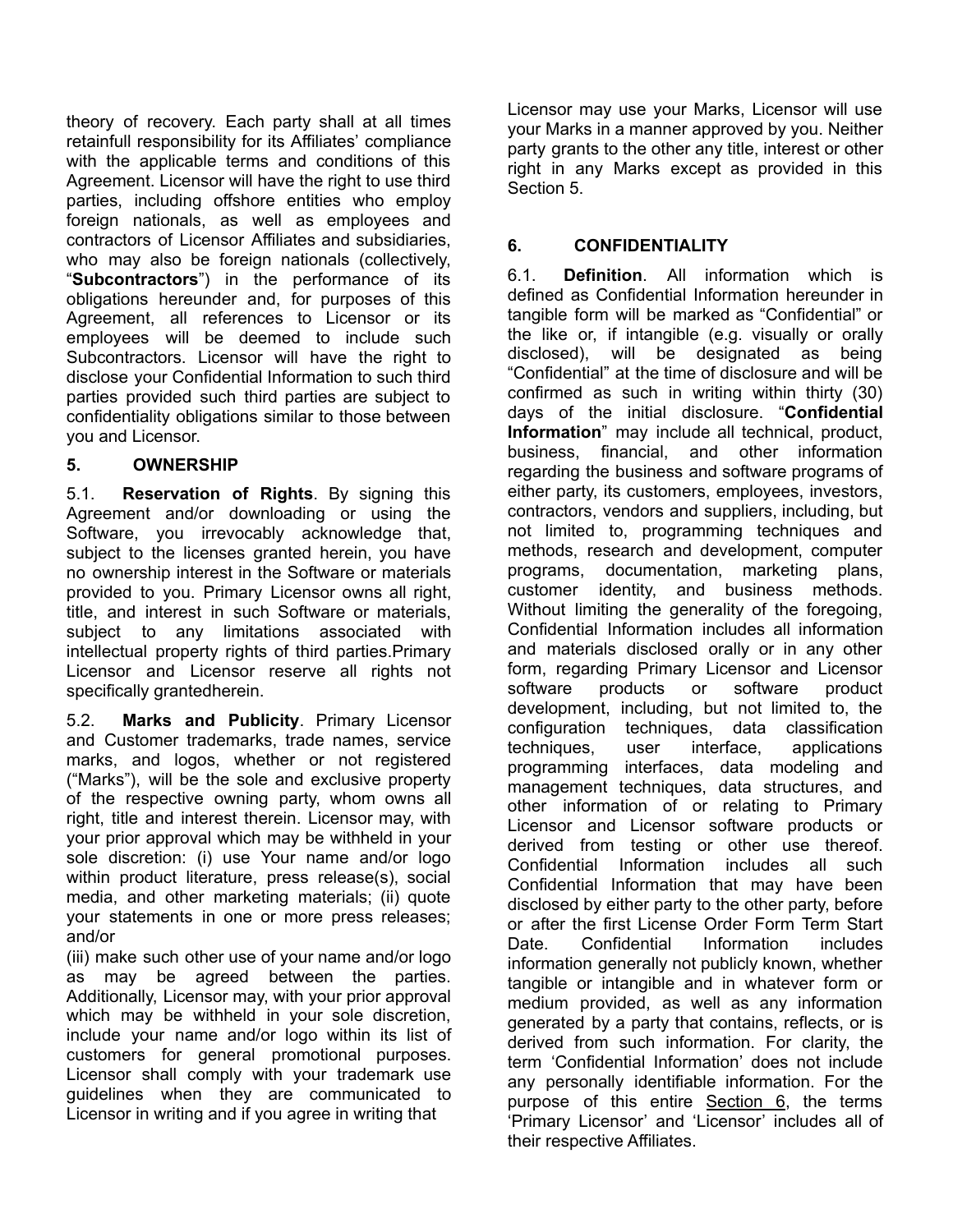6.2. **Confidentiality of Software**. The following is deemed Primary Licensor Confidential Information with or without marking or written confirmation: (i) the Software and other related materials furnished by Licensor; (ii) the oral and visual information relating to the Software and provided in Licensor's training classes; and (iii) representation methods of modeled data.

6.3. **Exceptions**. Without granting any right or license, the obligations of the parties hereunder shall not apply to any material or information that:

(i) is or becomes a part of the public domain through no act or omission by the receiving party;

(ii) is independently developed by the receiving party without use of the disclosing party's Confidential Information; (iii) is rightfully obtained from a third party without any obligation of confidentiality to the receiving party; or (iv) is already known by the receiving party without any obligation of confidentiality prior to obtaining the Confidential Information from the disclosing party. In addition, neither party will be liable fordisclosure of Confidential Information if made in response to a valid order of a court or authorized agency of government, provided that notice ispromptly given to the party whose Confidential Information is to be disclosed so that such party may seek a protective order and engage in other efforts to minimize the required disclosure. The parties shall cooperate fully in seeking such protective order and in engaging in such other efforts.

6.4. **Ownership of Confidential Information**. Nothing in this Agreement will be construed to convey any title or ownership rights to the Software or other Primary Licensor ConfidentialInformation or to any patent, copyright, trademark,or trade secret embodied therein, or to grant any other right, title, or ownership interest in Primary Licensor Confidential Information to you. Nothing in this Agreement will be construed to convey any title or ownership rights to your Confidential Information or to any patent, copyright, trademark, or trade secret embodied therein, or to grant any other right, title, or ownership interest in your Confidential Information to Licensor or Primary Licensor. Neither partyshall, in whole or in part, sell, lease, license, assign, transfer, or disclose the Confidential Information to any third party and shall not copy,

reproduce, or distribute the Confidential Information except as expressly permitted in this Agreement. Each party shall take every reasonable precaution, but no less than those precautions used to protect its own Confidential Information, to prevent the theft, disclosure, and the unauthorized copying, reproduction, or distribution of the Confidential Information.

6.5. **Non-Disclosure**. Each party agrees at all times to use all reasonable efforts, but in any case, no less than the efforts that each party usesin the protection of its own Confidential Informationof like value, to protect Confidential Information belonging to the other party. Each party agrees to restrict access to the other party's Confidential Information only to those employees, who (i) require access in the course of their assigned duties and responsibilities, and (ii) have agreed in writing to be bound by provisions no lessrestrictive than those set forth in this Section 6. Notwithstanding anything contained hereunder and subject to the confidentiality obligations set forth under this Section 6, all references to Licensor or its employees under this Section 6 will be deemed to include such employees of Licensor Affiliates and Subcontractors and Licensor will ensure that its Subcontractors abide by the applicable terms of the Agreement.

6.6. **Injunctive Relief**. Each party acknowledges that any unauthorized disclosure or use of the Confidential Information would cause the other party imminent irreparable injury and that such party will be entitled to, in addition to any other remedies available at law or in equity, temporary, preliminary, and permanent injunctive relief in the event the other party does not fulfill its obligations under this Section 6.

### 6.7. **Suggestions/Improvements**

**to Software**. Notwithstanding this Section 6, unless otherwise expressly agreed in writing, all suggestions, solutions, solutions, improvements,corrections, and other contributions provided by you regarding the Software or other materials provided to you will be owned by Primary Licensor, and you hereby agree to assign any such rights to Primary Licensor. Nothing in this Agreement or the applicable License Order Form will preclude Primary Licensor from using in any manner or for any purpose it deems necessary, the know-how,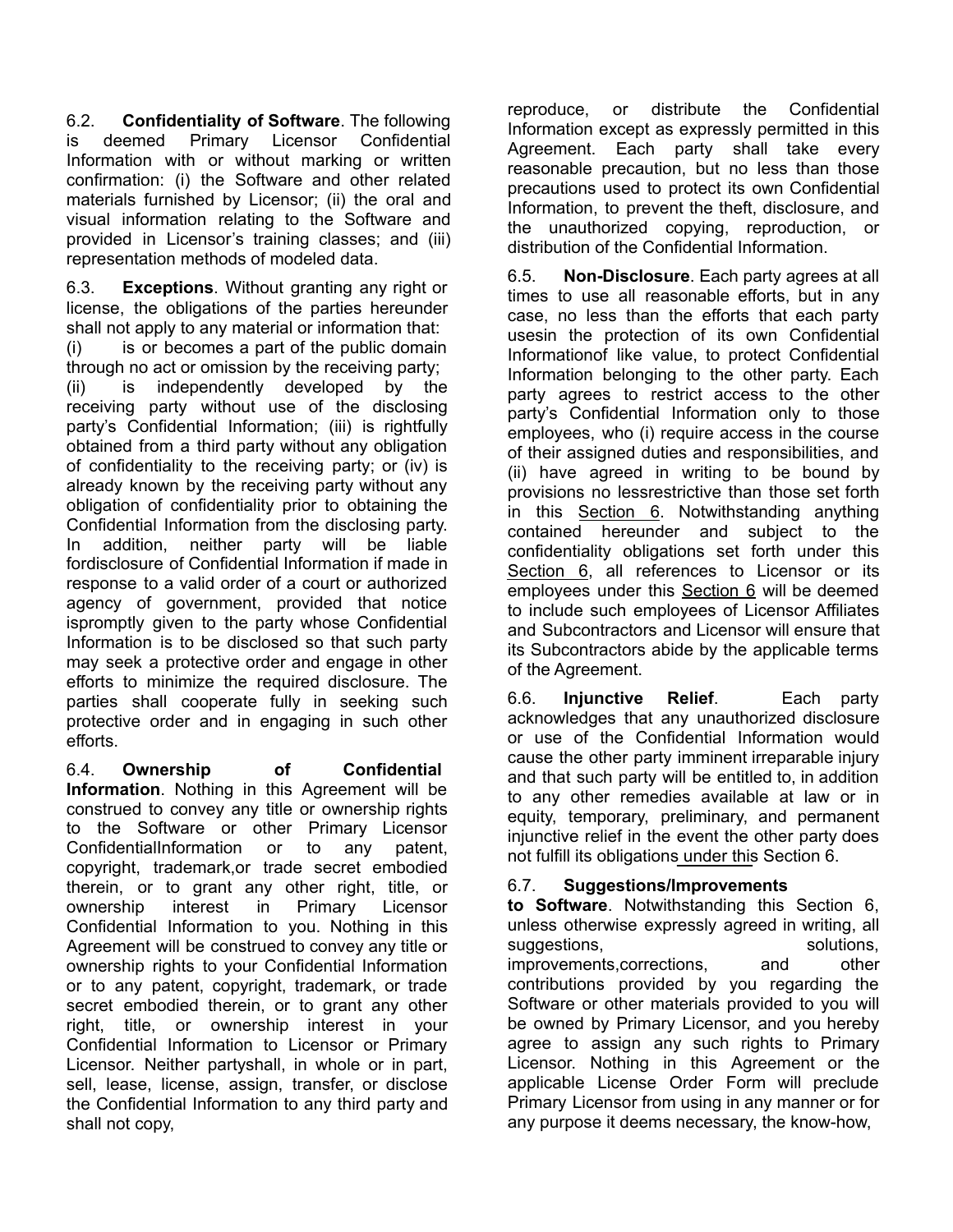techniques, or procedures acquired or used by Primary Licensor or Licensor in the performance of any services hereunder.

6.8. **Return of Confidential Information**. Upon the written request of disclosing party, receiving party shall return or destroy (and certify such destruction in a signed writing) allConfidential Information of disclosing party, including all copies thereof and materials incorporating such Confidential Information, whether in physical or electronic form. Each party may retain a copy of the other party's ConfidentialInformation solely for archival purposes. To the extent that it is impracticable to return or destroy any Confidential Information, and with respect to any copies retained for archival purposes, receiving party shall continue to maintain the Confidential Information in accordance with this Agreement. The confidentiality obligations set forth in this Agreement will survive the termination of this Agreement and remain in full force and effectuntil such Confidential Information, through no act or omission of receiving party, ceases to be Confidential Information as defined hereunder.

## **7. LIMITED WARRANTY**

7.1. **Software Warranty.** Licensor warrants that for a period of ninety (90) days from the applicable License Order Form Effective Date (the "**Warranty Period**"), the Software will materially conform to the functional specifications set forth in the Documentation (the "**Specifications**"). Should the Software fail to materially conform to such Specifications during the Warranty Period, you shall promptly notify Licensor in writing on or before the last day of the Warranty Period and identify with specificity the nonconformance. To the extent that the nonconformance exists in a current. unaltered release of the Software, Licensor shall, at its option (and cost and expense), either (i) correct the nonconformance or,

(ii) replace the nonconforming Software or, (iii) if neither of the foregoing options is commercially reasonable, terminate the license for the Software. Upon such termination of the license and your return of the Software pursuant to Section 10 below, Licensor will refund to you, as your sole remedy for such Software, all license fees paid by you for such Software.

### 7.2. **Authorized Representative.** You and

Licensor warrant that each has the right to enter into this Agreement and that the Agreement and all License Order Forms executed hereunder will be executed by an authorized representative of each entity.

7.3. **Disclaimer of Warranties.** EXCEPT AS EXPRESSLY SET FORTH HEREIN AND TO THE MAXIMUM EXTENT PERMITTED BY APPLICABLE LAW, THE SOFTWARE, DOCUMENTATION,

CONFIDENTIAL INFORMATION AND ANY OTHER TECHNOLOGY OR MATERIALS PROVIDED BY LICENSOR TO YOU ARE PROVIDED "AS IS" AND WITHOUT WARRANTY OF ANY KIND. EXCEPT AS OTHERWISE STATED IN THIS LICENSE AGREEMENT, LICENSOR MAKES NO OTHER WARRANTIES, EXPRESS OR IMPLIED, INCLUDING EXPRESS OR IMPLIED WARRANTIES OF MERCHANTABILITY, FITNESS FOR A PARTICULAR PURPOSE, AND NONINFRINGEMENT.

7.4. **No Modifications.** Notwithstanding anything to the contrary in this  $Section 7$ , any and all warranties under this Agreement are void if you have made changes to the Software or has permitted any changes to be made other than by or with the express, written approval.

### **8. INFRINGEMENT**

**8.1. Indemnity**. Licensor will defend at its expense any cause of action brought against you, to the extent that such cause of action is based on a claim that the Software, as delivered by Licensor to you, infringes a United States patent, copyright, or trade secret of a third party. Licensor will pay those costs and damages finally awarded by a court of final jurisdiction (with no further appeals being possible) against you pursuant to any such claim or paid in settlement of any such claim if such settlement was approved in advance and in writing by Licensor. You may retain its own counsel at your own expense**.**

8.2. **Customer Obligations.** Licensor will have no liability under this Section 8 unless:

8.2.1. you notify Licensor in writing immediately after you become aware of a claim or the possibility thereof; and

8.2.2. Licensor has sole control of the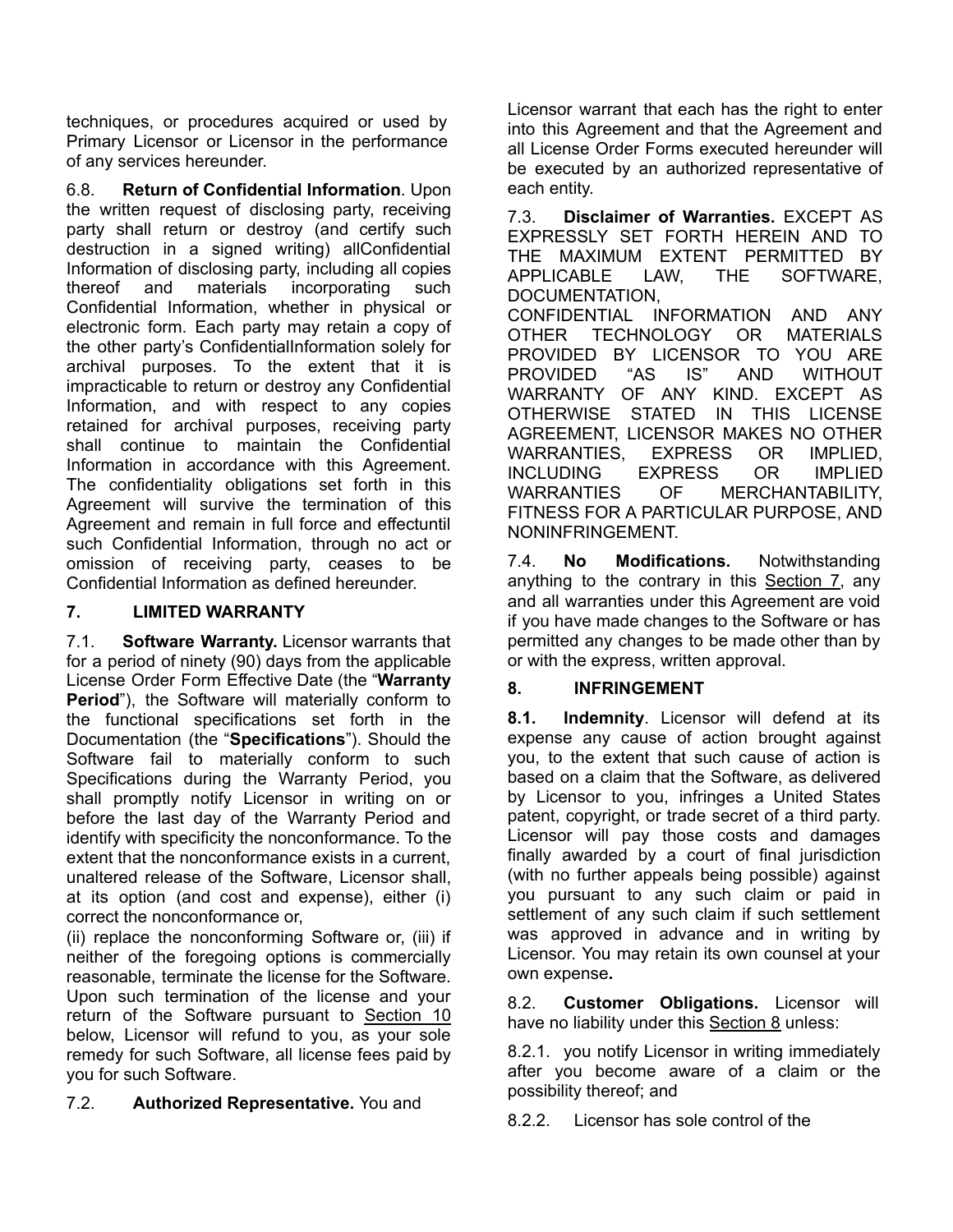settlement, compromise, negotiation, and defense of any such action; and

8.2.3. you cooperate, in good faith, in the defense of any such legal action.

8.3 **No Liability**. Licensor will have no liability for any claim of infringement based on: (i) Software which has been modified by parties other than Primary Licensor; (ii) your use of the Software in conjunction with data where use with such data gave rise to the infringement claim; (iii) your use of the Software with non-Licensor software or hardware, where use with such other software or hardware gave rise to the infringement claim or (vi) your use of the Software in a manner not consistent with this Agreement.

8.4 **Remedies**. Should the Software become, or in Licensor's opinion is likely to become, the subject of a claim of infringement, Licensor may, at its option: (i) obtain the right for you to continue using the Software; (ii) replace or modify the Software so it is no longer infringing or reduces the likelihood that it will be determined to be infringing; or (iii) if neither of the foregoing options is commercially reasonable, terminate the license for the Software. Upon such termination of the licenses and your return of the Software pursuant to Section 10 below, Licensor will refund to you, as your sole remedy for such license termination, (i) with respect to perpetual licenses, all license fees paid by you for the terminated license, less an amount equal to one-thirty-sixth (1/36th) of the license fees for each month or any portion thereof which has elapsed since the "**Term Start Date**" (as described in the License Order Form) of such terminated license or (ii) with respect to subscription licenses, the subscription fees paid by you for the terminated license for the past twelve(12) months. THIS SECTION 8 STATES THE ENTIRE LIABILITY OF LICENSOR WITH RESPECT TO ANY CLAIM OF INFRINGEMENT REGARDING THE SOFTWARE.

### **9. LIMITATION OF LIABILITY**

9.1. **Liability Cap.** TO THE MAXIMUM EXTENT PERMITTED BY APPLICABLE LAW, IN NO EVENT WILL LICENSOR, LICENSOR'S LICENSORS, LICENSOR AFFILIATES, OR SUBCONTRACTORS BE LIABLE UNDER ANY THEORY OF LIABILITY, WHETHER IN AN EQUITABLE, LEGAL, OR COMMON LAW

ACTION ARISING HEREUNDER FOR CONTRACT, STRICT LIABILITY, INDEMNITY, TORT (INCLUDING

NEGLIGENCE), ATTORNEYS FEES AND COSTS, OR OTHERWISE, FOR DAMAGES WHICH, IN THE AGGREGATE, EXCEED THE AMOUNT OF THE FEES PAID BY YOU FOR THE SOFTWARE OR SERVICES WHICH GAVE RISE TO SUCH DAMAGES DURING THE TWELVE-MONTH PERIOD IMMEDIATELY PRECEDING THE FILING OF SUCH CLAIM.

9.2. **Disclaimer of Damages.** TO THE MAXIMUM EXTENT PERMITTED BY APPLICABLE LAW, IN NO EVENT WILL LICENSOR, LICENSOR'S LICENSORS, LICENSOR AFFILIATES, OR SUBCONTRACTORS BE LIABLE UNDER ANY THEORY OF LIABILITY, WHETHER IN AN EQUITABLE, LEGAL, OR COMMON LAW ACTION ARISING HEREUNDER FOR CONTRACT, STRICT LIABILITY, INDEMNITY, TORT (INCLUDING NEGLIGENCE), OR OTHERWISE, FOR ANY SPECIAL, INCIDENTAL, INDIRECT, EXEMPLARY, PUNITIVE, OR CONSEQUENTIAL DAMAGES OF ANY KIND AND HOWEVER CAUSED INCLUDING, BUTNOT LIMITED TO, ATTORNEYS FEES AND COSTS, BUSINESS INTERRUPTION OR LOSS OF PROFITS, BUSINESS OPPORTUNITIES, OR GOODWILL ARISING HEREUNDER.

9.3. THE FOREGOING LIMITATIONS APPLY EVEN IF NOTIFIED OF THE POSSIBILITY OF SUCH DAMAGE, AND NOTWITHSTANDING THE FAILURE OF ESSENTIAL PURPOSE OF ANY REMEDY.

### **10. TERM AND TERMINATION**

10.1. **Term**. The term of this Agreement will continue for the license term set forth in the License Order Form (the "**Term**") unless terminated as provided herein.

10.2. **Termination by Licensor.** This Agreement and any license under an applicable License Order Form hereunder may be terminated by Licensor (i) if Licensor is not paid for the use of the Software (ii) by giving prior written notice to you if you fail to perform any material obligation required of you hereunder, and such failure is not cured within thirty (30) days from your receipt of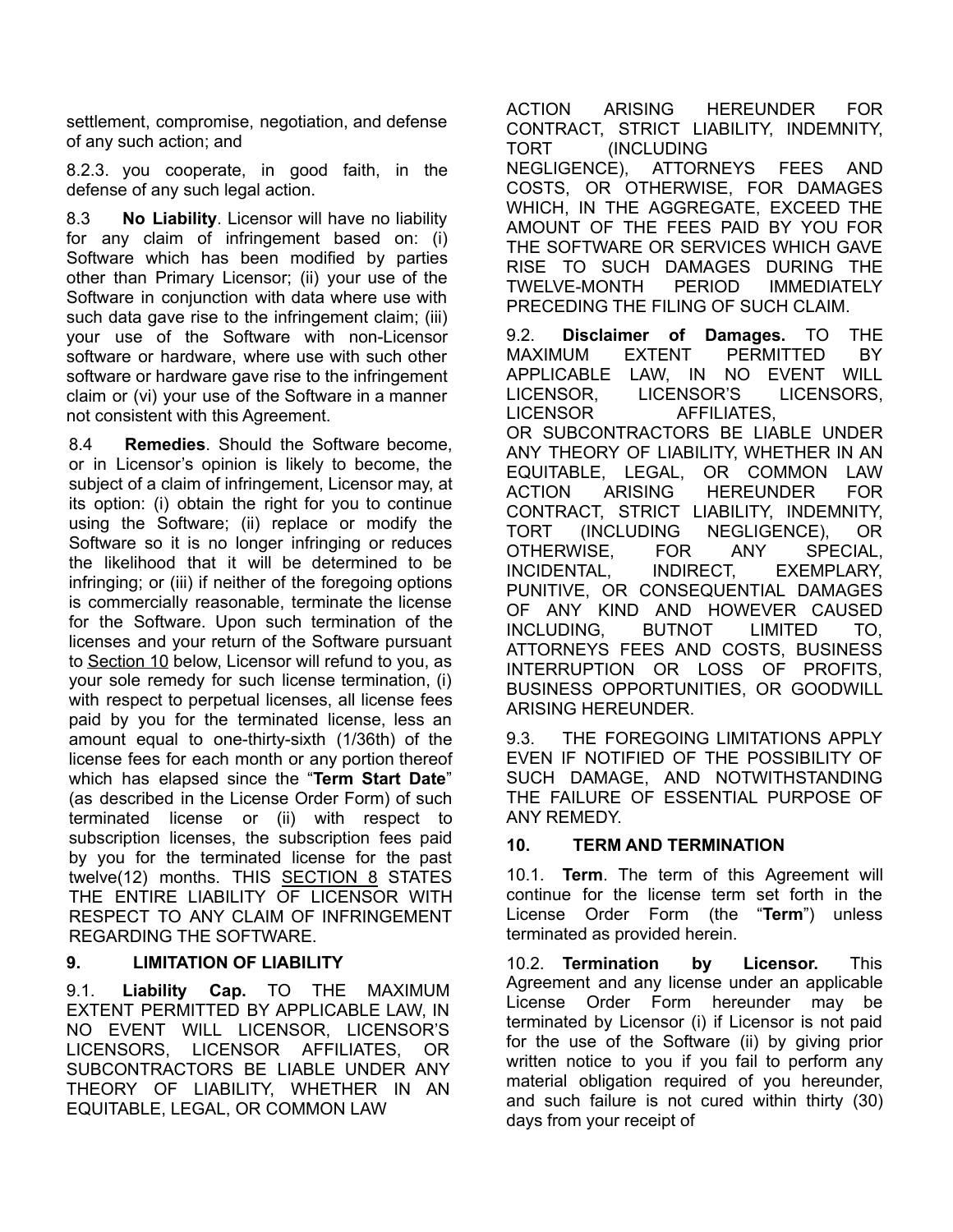Licensor's notice to cure such non-performance of material obligation; or (iii) if you file a petition for bankruptcy or insolvency, have an involuntary petition filed against you, commence an action providing for relief under bankruptcy laws, file for the appointment of a receiver, or are adjudicated a bankrupt concern.

10.3. **Termination by Customer.** This Agreement may be terminated by you by giving prior written notice to Licensor if Licensor fails to perform any material obligation required of it hereunder, and such failure is not cured within thirty (30) days from Licensor's receipt of your notice to cure such non- performance of material obligation. Such notice will describe, in detail, Licensor's alleged non-performance and will describe, in detail, the steps you believe Licensor must take to remedy such alleged nonperformance.

10.4. **Termination of Subscriptions.** The following Section applies if you have purchased subscription licenses. Upon expiration of the Term set forth in the License Order Form or upon termination of this Agreement or any license hereunder, your rights to the affected Software, Confidential Information, and other Licensor or Primary Licensor materials (collectively "**Materials**") will cease. You shall immediately stop using such Materials and shall return such Materials to Licensor, or destroy all copies thereof (except for the copies retained for archival purposes as described in Section 6.8). In addition, you shall provide Licensor with written certification signed byan officer of your company, that all copies of the Materials have been returned or destroyed and that no copies have been retained by you. Following termination, any use of the Materials by you will be an infringement and/or misappropriation of Licensor and/or Primary Licensors' proprietary rights in the Materials. Upon termination of this Agreement by you, Licensor will have no further obligation or liability hereunder and all fees due under the Agreement will become due and payable to Licensor immediately upon such termination.

10.5. **Other Remedies.** Termination of this Agreement or any license created hereunder will not limit either party from pursuing other remedies available to it, including injunctive relief, nor will such termination relieve your obligation to pay all

fees that have accrued or are otherwise owed by you under this Agreement.

## **11. MISCELLANEOUS**

11.1. **Import/Export**. The Software, its related technology and services, and your use of the Software and its related technology and services are subject to U.S. export control and sanctions laws and regulations, including, but not limited to, the Export Administration Regulations, 15 C.F.R. Parts 730-774 (the "**EAR**"), and sanctions imposed or administered by the Department of the Treasury, Office of Foreign Assets Control ("**OFAC**"), and the Department of State and may be subject to export or import regulations in other countries. You warrant and certify that: (i) You are not a citizen, national, permanent resident of, or incorporated or organized to do business in, and is not under the control of the governments of Cuba, Iran, North Korea, Syria and the Crimea region of Ukraine, or any country to which the United States embargoes goods; (ii) you are eligible under U.S. law to receive exports of the Software, in that it is not included on any list of sanctioned or ineligible parties maintained by the U.S. government, including, but not limited to, OFAC's lists of Specially Designated Nationals and Blocked Persons ("**SDN List**"), U.S. Department of Commerce's Table of Denial Orders, the Entity List, or the Unverified List; (iii) you will not sell, export, re-export, transfer, use, or enable the use of the Software, its related technology and services, or any other items that may be provided by Licensor, directly or indirectly: (a) to or for end- use in or by the countries listed in (i) above or any citizens, nationals or permanent residents of such countries; (b) to or for end-use by any person or entity determined by any U.S. government agency to be ineligible to receive exports, including but not limited to persons and entities designated on the lists described in (ii) above; and (c) to or for end- uses prohibited by U.S. export or sanctions laws and regulations, including, but not limited to, activities involving the proliferation of chemical, biological or nuclear weapons, weapons of mass destruction or the missiles capable of delivering such weapons and their related technology.

11.2. **Compliance with Laws**. Both parties agree to comply with all applicable laws, regulations, and ordinances relating to such party's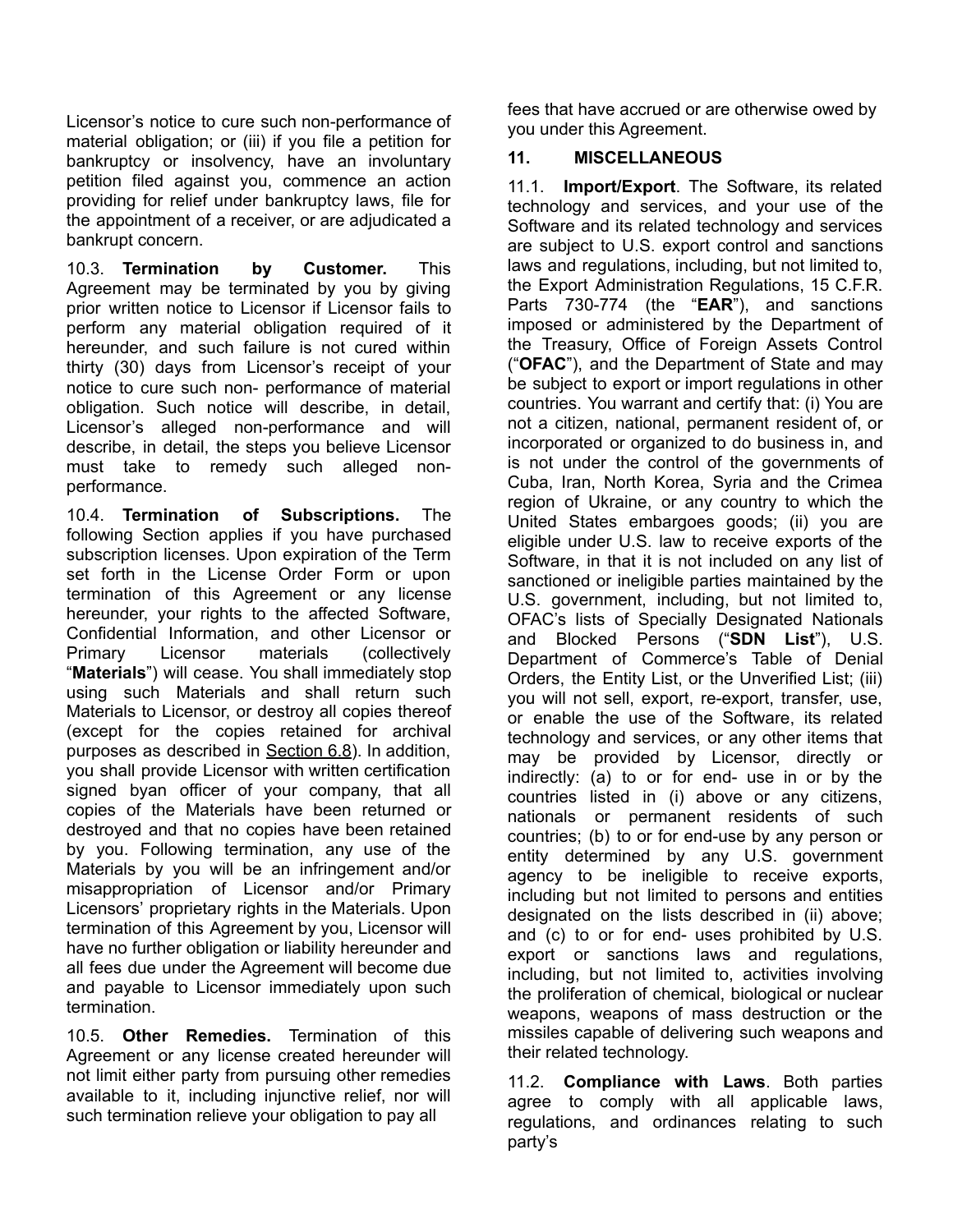performance under this Agreement.

11.3. **Assignment**. You may not assign this Agreement or transfer any license created hereunder, by operation of law, change of control or otherwise without the prior written consent of Licensor. Any purported assignment of this Agreement, or any license or rights in violation of this Section will be deemed void. Licensor may assign this Agreement, sub-contract or otherwise transfer any right or obligation under this Agreement to a third party without your prior written consent.

11.4. **Survival**. The provisions set forth in Sections 2, 3.3, 3.4, 3.5, 4, 5, 6, 7.3, 7.4, 8.3, 8.4, 9, 10.4, 10.5, and 11 of this Agreement will survive termination or expiration of this Agreement and any applicable license hereunder.

11.5. **Notices**. Any notice required under this Agreement will be given in writing and will be deemed effective upon delivery to the party addressed. All notices will be sent to the applicable address as the parties may designate in writing. Unless otherwise specified, all notices to Licensor will be sent to the attention of the Contracts Manager. Any notice of material breach by you to Licensor hereunder, will include a detailed description of any alleged breach and a description of the steps that you understand must be taken by Licensor to resolve the failure. Licensor shall have thirty (30) days from Licensor's receipt of such notice to complete the cure.

11.6. **Technical Data**. You shall not provide to Licensor any "**Technical Data**" as that term is defined in the International Traffic in Arms Regulations ("**ITAR**") at 22 CFR 120.10. You shall certify that all information provided to Licensor has been reviewed and scrubbed so that all Technical Data and other sensitive information relevant to your ITAR regulated projects has been removed and the information provided is only relevant to bug reports on Licensor products.

11.7. **Force Majeure**. Licensor will not be liable to you for any delay or failure of Licensor to perform its obligations hereunder if such delay or failure arises from any cause or causes beyond the reasonable control of Licensor. Such causes will include, but are not limited to, acts of God, floods, fires, loss of electricity or other utilities, or delays

by you in providing required resources or support or performing any other requirements hereunder.

11.8. **Conflict**. In the event of a conflictbetween the terms and conditions of this Agreement and a License Order Form, the terms and conditions of this Agreement will prevail overthe License Order Form.

11.9. **Restricted Rights**. Use of the Software by or for the United States Government is conditioned upon the United States Government agreeing that the Software is subject to "**Restricted Rights**" as provided under the provisions set forth in FAR 52.227-19. You shall be responsible for ensuring that this provision is included in all agreements with the United States Government and that the Software, when delivered to the United States Government, is correctly marked as required by applicable United States Government regulations governing such Restricted Rights as of such delivery.

11.10. **Privacy**. Obligations with respect to personally identifiable information (if any) will be set forth in a separate written agreement between the parties.

11.11. **Entire Agreement**. This Agreement together with the documents referenced herein constitute the entire agreement between the parties regarding the subject matter hereof and supersedes all proposals and prior discussionsand writings between the parties with respect thereto. All terms respecting the subject matter of the Agreement and contained in purchase orders, invoices, acknowledgments, shipping instructions, or other forms exchanged between the parties will be void and of no effect.

11.12. **Modifications**. The parties agree that this Agreement cannot be altered, amended or modified, except by a writing signed by an authorized representative of each party.

11.13. **Non-solicitation**. During the Term of this Agreement and for a period of two (2) years thereafter, you agree not to hire, solicit, nor attempt to solicit the services of any employee or Subcontractor of Licensor without the prior written consent of Licensor. You further agree not to hire, solicit, nor attempt to solicit, the services of any former employee or Subcontractor of Licensor for a period of one (1) year from such former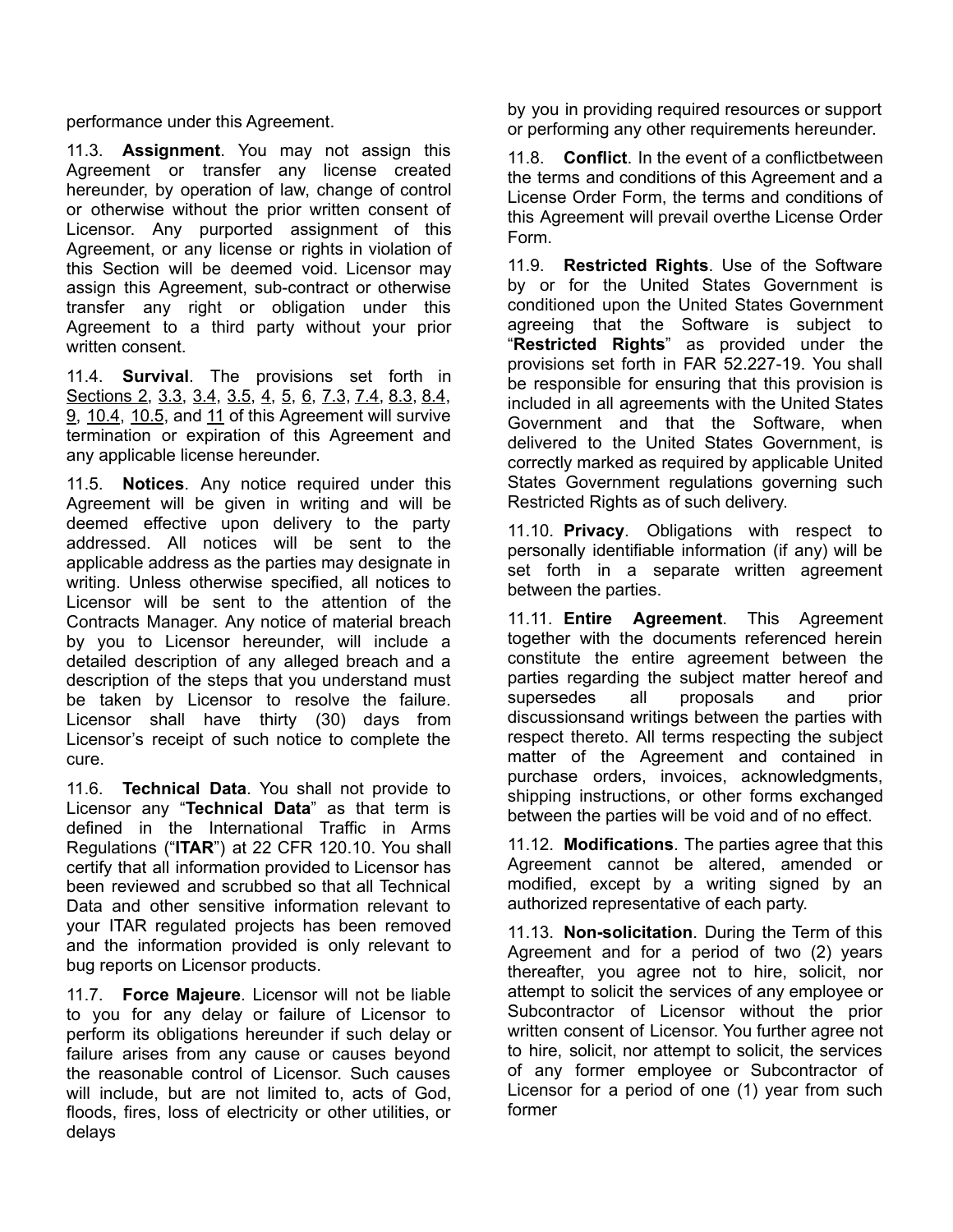employee's or Subcontractor's last date of service with Licensor. Violation of this provision will entitle Licensor to liquidated damages against you equal to two hundred percent (200%) of the solicited person's gross annual compensation.

11.14. **Headings**. Headings are for reference purposes only, have no substantive effect, and will not enter into the interpretation hereof.

11.15. **No Waiver**. No failure or delay in enforcing any right or exercising any remedy will be deemed a waiver of any right or remedy.

11.16. **Severability and Reformation**. Each provision of this Agreement is a separately enforceable provision. If any provision of this Agreement is determined to be or becomes unenforceable or illegal, such provision will be reformed to the minimum extent necessary in order for this Agreement to remain in effect inaccordance with its terms as modified by such reformation.

11.17. **Independent Contractor**. Licensor is an independent contractor and nothing in this Agreement will be deemed to make Licensor an agent, employee, partner, or joint venturer of yours. Neither party will have any authority to bind, commit, or otherwise obligate the other party in any manner whatsoever.

11.18. **Governing Law; Venue**. The laws of the State of Texas, USA govern the interpretation of this Agreement, regardless of conflict of laws principles. The United Nations Convention on Contracts for the International Sale of Goods (1980) and the Uniform Computer Information Transactions Act (UCITA) are hereby excluded in their entirety from application to this Agreement. The parties agree that the federal and state courts located in Travis County, Texas, USA will have exclusive jurisdiction for any dispute arising under, out of, or relating to this Agreement. Mediation will be held in Austin, Texas, USA.

#### **11.19. Dispute Resolution.**

11.19.1. Negotiations. Where there is a dispute, controversy, or claim arising under, out of or relating to this Agreement, the aggrieved party shall notify the other party in writing of the nature of such dispute with as much detail as possible about the alleged deficient performance of the

other party. A representative from senior management of each of the parties shall meet in person or communicate by telephone within five (5) business days of the date of the written notification in order to reach an agreement about the nature of the alleged deficiency and the corrective action to be taken by the respective parties.

11.19.2. Mediation**.** Any dispute, controversy, or claim arising under, out of, or relating to this Agreement and any subsequent amendments of this Agreement, including its formation, validity, binding effect, interpretation, performance, breach, or termination, as well as non-contractual claims, and any claims with respect to the validity of this mediation agreement (hereinafter the "**Dispute**"), shall be submitted to mediation in accordance with the then-current WIPO Mediation Rules. The language to be used in the mediation will be English.

11.19.3. Opportunity to Cure**.** Notwithstanding anything contained hereunder, you agree and acknowledge that no dispute resolution or litigation will be pursued by you for any breach of this Agreement until and unless Licensor has had an opportunity to cure any alleged breach. You agree to provide Licensor with a detailed description of any alleged failure and a description of the steps that you understand must be taken by Licensor to resolve the failure. Licensor shall have sixty (60) days from Licensor's receipt of your notice to complete the cure.

11.19.4. Injunctive Relief**.** The parties agree that it will not be inconsistent with their duty to mediate to seek injunctive or other interim relief from a competent court. The parties, in addition to allother available remedies, will each have the right to initiate an action in any court of competent jurisdiction in order to request injunctive or other interim relief with respect to a violation of intellectual property rights or confidentiality obligations. The choice of venue does not prevent a party from seeking injunctive or any interim relief in any appropriate jurisdiction.

11.20. **Country-Specific Terms.** The countryspecific provisions described in the Country-Specific Terms Addendum [http://countryspecifictermsaddendum.trilogy.com](http://countryspecifictermsaddendum.trilogy.com/) replace or supplement the equivalent provisions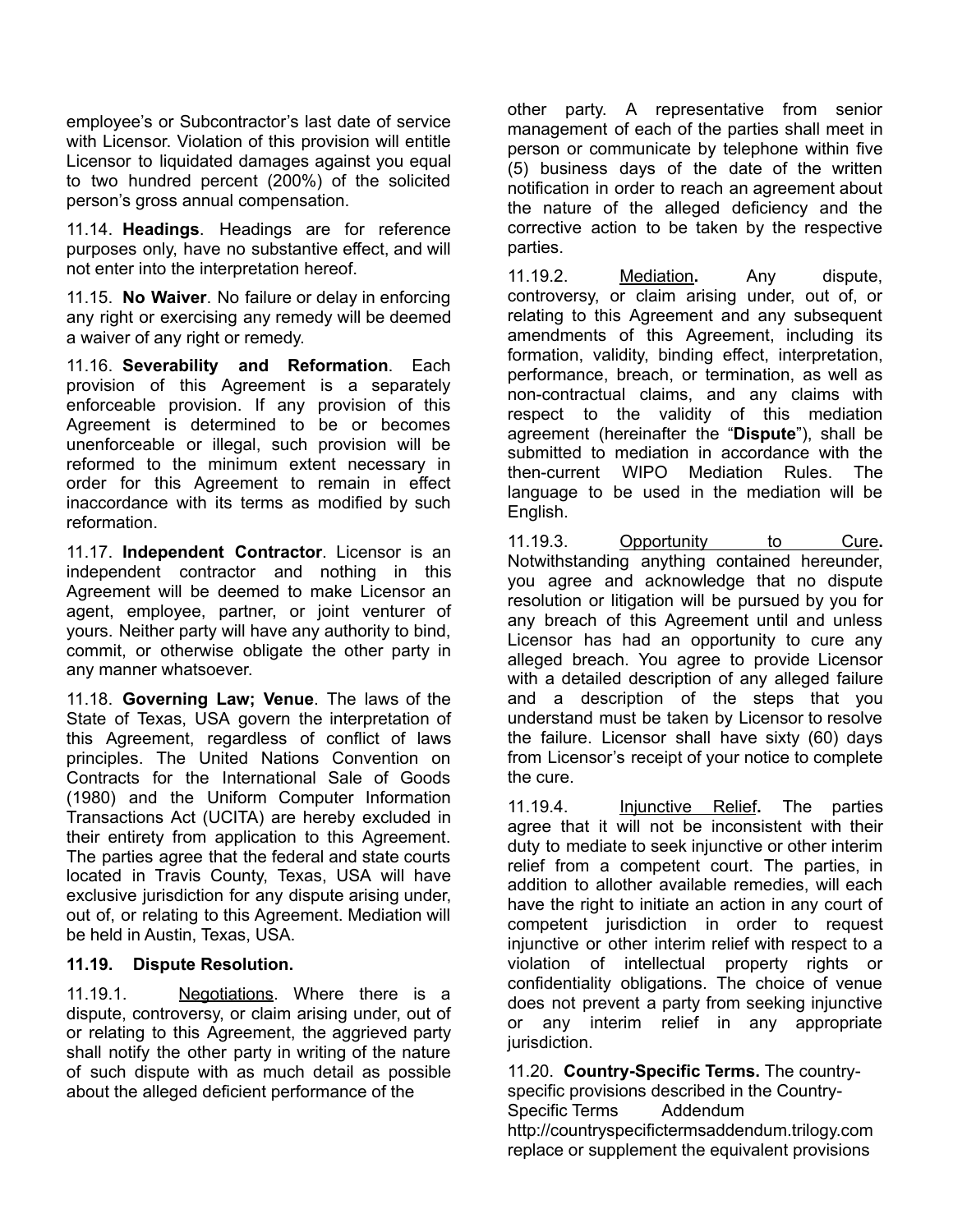above as noted therein where you are located in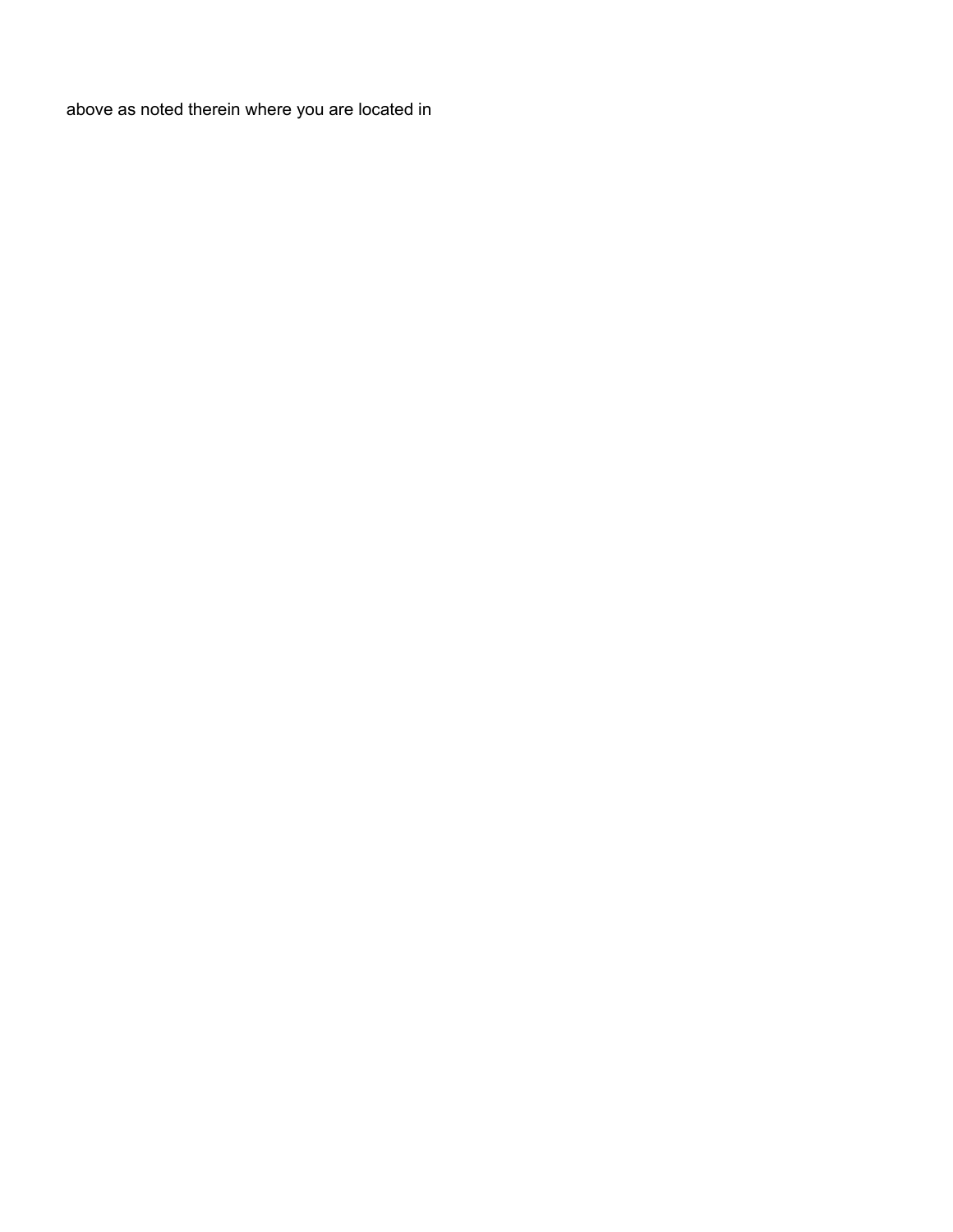one of the countries identified in the Country-Specific Terms Addendum and in any case where the law of the jurisdiction listed in the Country-Specific Terms Addendum gets applied.

11.21. **Third Party Software**. Certain items of software that may be provided to Licensor and distributed by Licensor together with the Software are owned by third parties and/or are subject to "open source" or "free software" licenses ("Third Party Software"). The Third-Party Software is not subject to the terms and conditions in this Agreement. Instead, each item of Third Party

Software is licensed under the terms of the enduser license that accompanies such Third-Party Software. Nothing in this Agreement limits your rights under, or grants you rights that supersede, the terms and conditions of any applicable enduser license for the Third-Party Software. If required by any license for particular Third-Party Software, Licensor provides the information to access such Third-Party Software and its accompanying end-user license in the Documentation.

[Signatures on the following page]